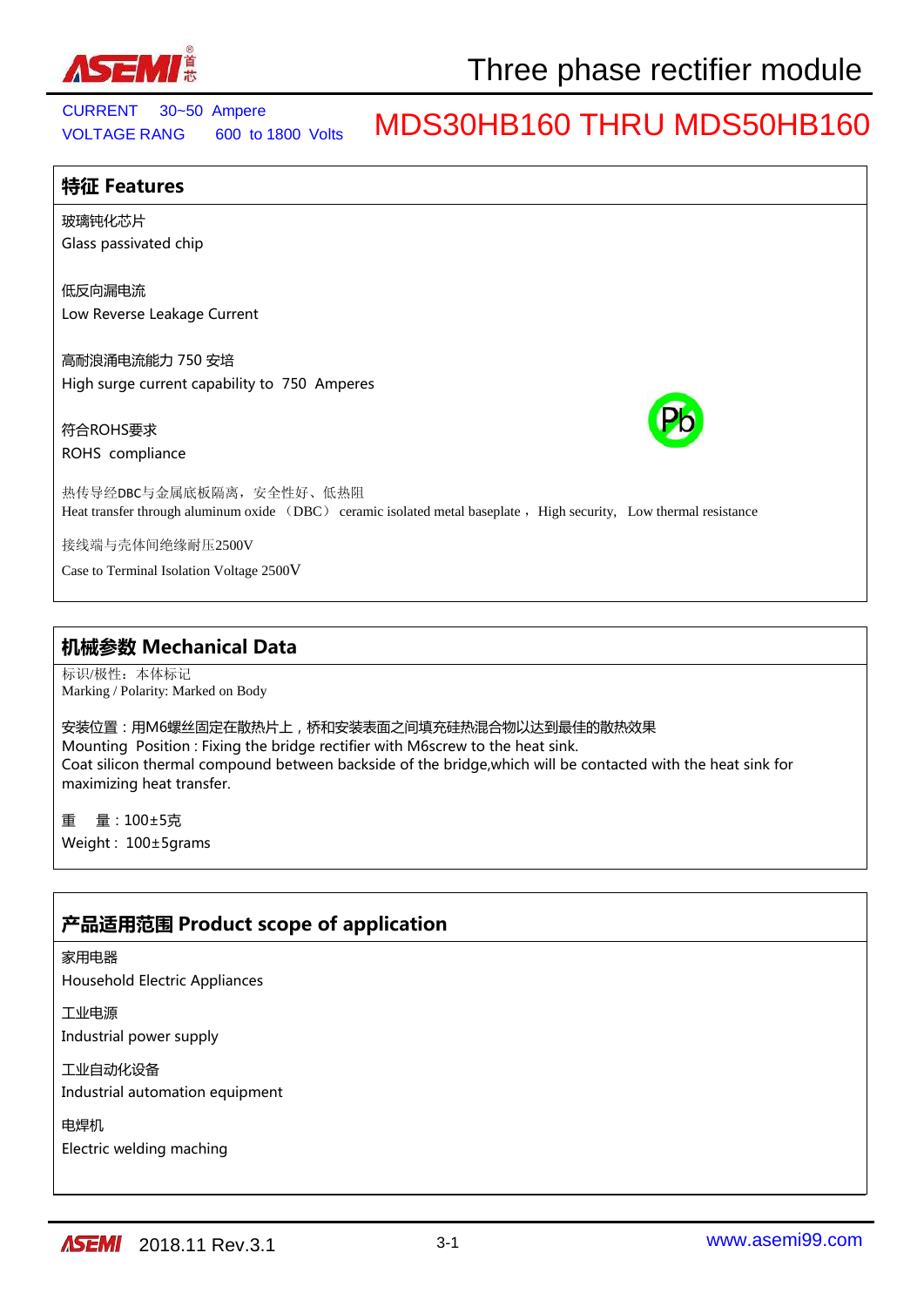

| 型号Type     | VRRM (V) | V <sub>RSM</sub> (V) |
|------------|----------|----------------------|
| MDS50HB120 | 1200V    | 1300V                |
| MDS50HB140 | 1400V    | 1500V                |
| MDS50HB160 | 1600V    | 1700V                |
| MDS50HB180 | 1800V    | 1900V                |
| MDS50HB200 | 2000V    | 2100V                |

| 最大额定值 Maximum Ratings and Thermal Characteristics @ Ta = 25°C unless otherwise noted |              |                                                                                                                                                                     |                                                     |                    |             |
|--------------------------------------------------------------------------------------|--------------|---------------------------------------------------------------------------------------------------------------------------------------------------------------------|-----------------------------------------------------|--------------------|-------------|
| 参数名称<br>Item                                                                         | 符号<br>Symbol | 参数条件<br>Conditions                                                                                                                                                  |                                                     | 额定值<br>Rated value | 单位<br>Unit  |
| 平均整流输出电流<br>Average Rectified Output<br>Current                                      | Io           | 50Hz 正弦波负载,<br>50Hz sine wave load                                                                                                                                  | 带散热片, TC=100℃<br>with heatsink, $TC = 100^{\circ}C$ | 30/50              | A           |
| 最大正向浪涌电流<br>Peak Surge Forward Current                                               | Ifsm         | 50HZ 正弦波, 一个周期, Tj=25℃<br>50HZ sine wave,1 cycle, Tj=25℃                                                                                                            |                                                     | 750                | A           |
| 热容值<br>i <sup>2</sup> t<br>Rating for fusing                                         |              | 1ms <t<8.3ms, tj="25℃," 单个二极管<br="">1ms<t<8.3ms, diode<="" of="" per="" rating="" td="" tj="25℃,"><td>2300</td><td><math>A^2S</math></td></t<8.3ms,></t<8.3ms,>     |                                                     | 2300               | $A^2S$      |
|                                                                                      |              | 1ms <t<10.0ms, tj="25℃," 单个二极管<br="">1ms<t<10.0ms, diode<="" of="" per="" rating="" td="" tj="25℃,"><td>2800</td><td><math>A^2S</math></td></t<10.0ms,></t<10.0ms,> |                                                     | 2800               | $A^2S$      |
| 存储温度<br>Storage Temperature                                                          | Tstg         |                                                                                                                                                                     |                                                     | $-55 \sim +150$    | $^{\circ}C$ |
| 结温<br>Junction Temperature                                                           | Tj           |                                                                                                                                                                     |                                                     | $-55 \sim +150$    | °C          |
| 绝缘耐压<br>Dielectric Strength                                                          | <b>Vdis</b>  | 接线端子与 AC 端,t=1 分钟 , 漏电流小于 1 毫安 , Tj=25℃<br>Terminal to case, AC 1 minute, IR < 1mA, Tj=25°C                                                                         |                                                     | 2.5                | <b>KV</b>   |
| 安装扭矩                                                                                 |              | 最大扭矩<br>Max torque                                                                                                                                                  |                                                     | 12                 |             |
| <b>Mounting Torque</b>                                                               | Tor          | 建议安装扭矩<br>The proposed installation torque                                                                                                                          |                                                     | 10                 | Kgf.cm(3)   |

| 电气特性 Electrical Characteristics @ Ta = 25°C unless otherwise noted |                                                 |                                                       |                    |                    |            |  |
|--------------------------------------------------------------------|-------------------------------------------------|-------------------------------------------------------|--------------------|--------------------|------------|--|
| 参数名称<br>Item                                                       | 符号<br>Symbol                                    | 测试条件<br><b>Test Conditions</b>                        |                    | 额定值<br>Rated value | 单位<br>Unit |  |
| 正向峰值电压<br>VF<br>Peak Forward Voltage                               | IF=25A, 脉冲测试, 单个二极管的额定值                         | $Ta = 25^{\circ}C$                                    | 1.1                |                    |            |  |
|                                                                    |                                                 | IF=25A, Pulse measurement, Rate of per diode          |                    |                    |            |  |
| 反向峰值电流<br>IR<br>Peak Reverse Current                               |                                                 | VR=VRRM, 脉冲测试, 单个二极管的额定值                              | $Ti = 25^{\circ}C$ |                    | uA         |  |
|                                                                    | VR=VRRM, Pulse measurement, Rating of per diode | $Ti=125^{\circ}C$                                     | 500                |                    |            |  |
| 热阻                                                                 | Rej-A                                           | 结到环境的热阻,无散热片<br>Junction to ambient, without heatsink |                    | 14(1)              |            |  |
| Thermal resistance                                                 | Rej-C                                           | 结到管壳的热阻,有散热片<br>Junction to case, with heatsink       |                    | 0.8(2)             | °C/W       |  |

备注:

(1)产品安装于 PCB 板上,不带散热片。

Products installed on the PCB, Without heatsink。

(2)产品安装于 PCB 板上,带规定大小的散热片(长 220mm\*宽 220mm\*厚 50mm)。

Products installed on the PCB, With heatsink (long 220mm\*wide 220mm\*thick 50mm).

(3)1kgf.cm=0.098N.m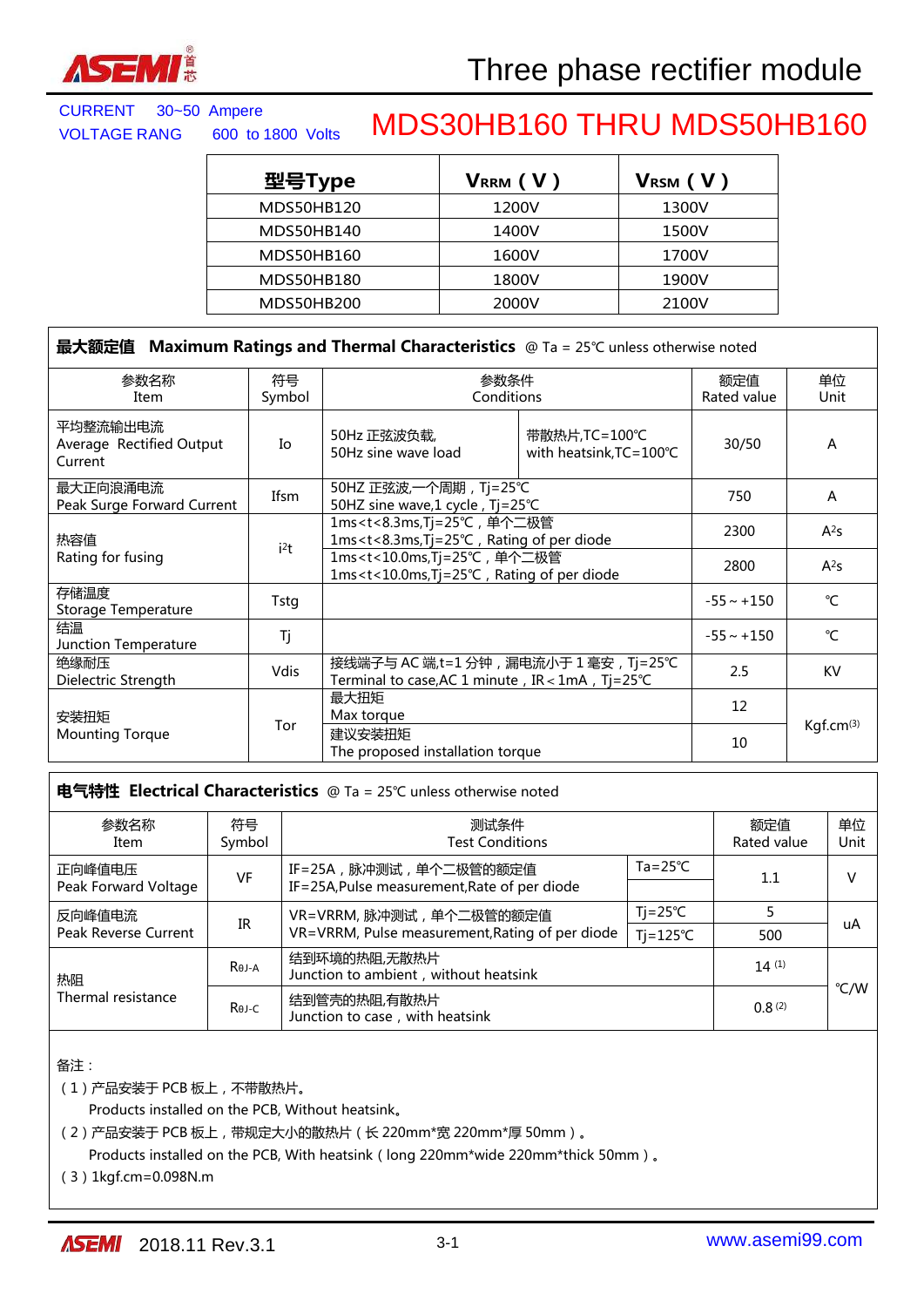

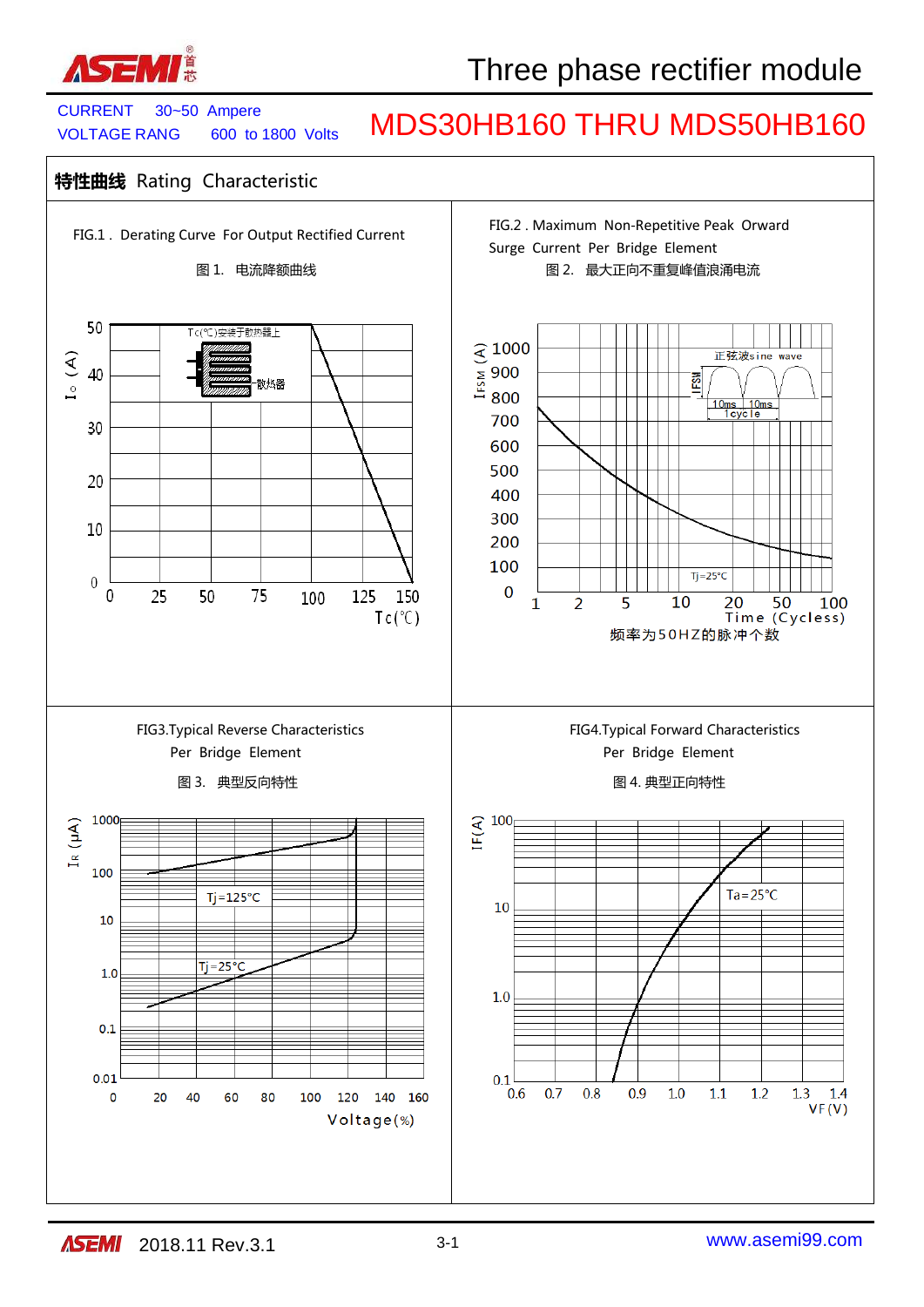





说明: 1、 ASEMI 2: 标志 LOGO。

Dimensions in inches (mm)

- 2、"**+**" : 表示"正极"," = "表示"负极", / ▼ "表示:"交流极"。
- 3、MDS50HB\*\*\*: 产品型号, MDSHB 为封装代码, 50 为电流 50A, \*\*\* 为反向峰值电压 VRRM, 核算公式=数值\*10;
- 4、IE014:生产流水号(随制程时间改变)。

# 外形图



 线路图 Outside view Circuit diagram